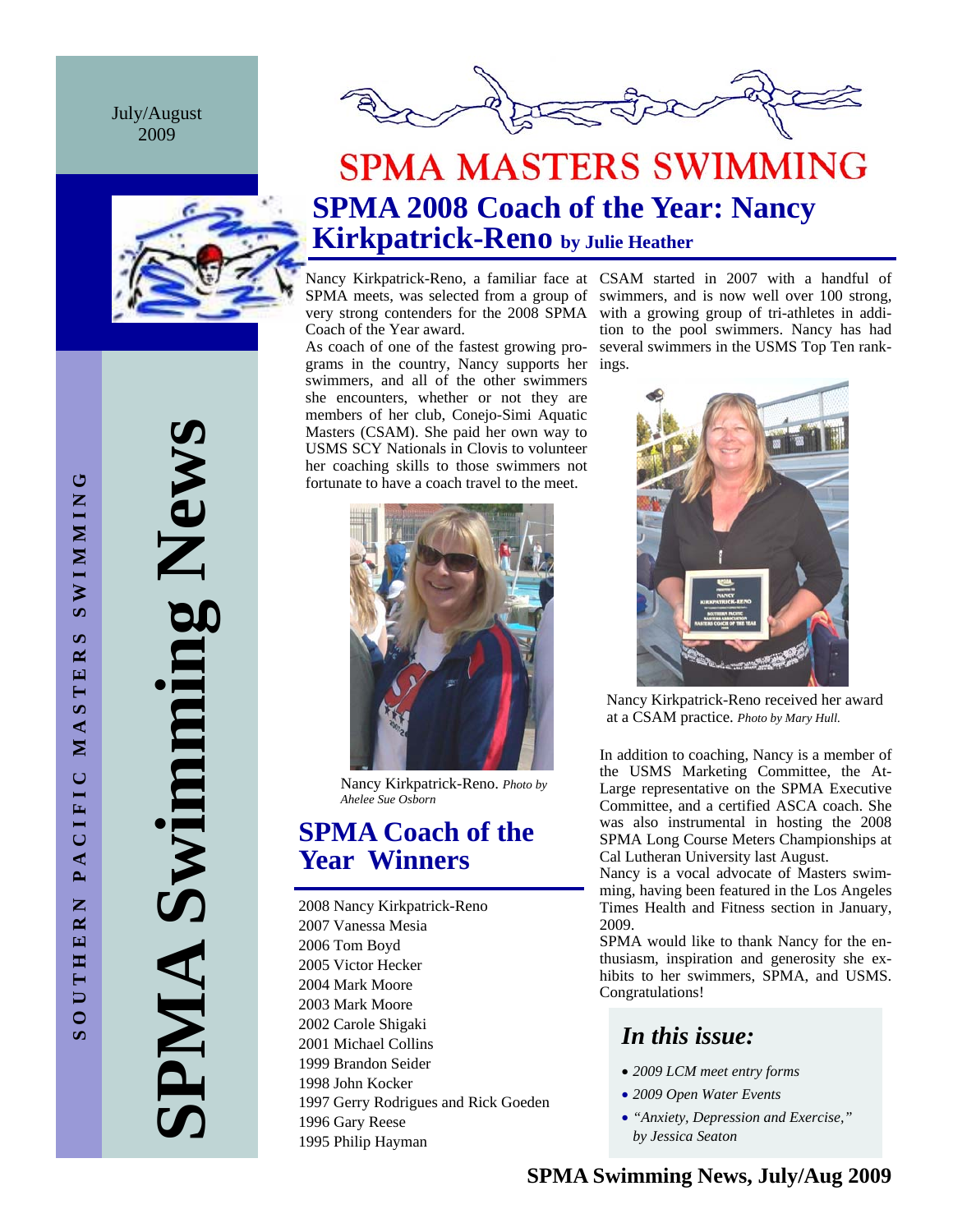# SWIM FOR LIFE!

|  | <b>SAN LUIS OBISPO, SANTA BARBARA (North) and KERN</b> |  |  |
|--|--------------------------------------------------------|--|--|
|  |                                                        |  |  |

**SANTA BARBARA (South) and VENTURA** 

**LOS ANGELES (North)** 

**LOS ANGELES (Westside)** EL SEGUNDO MASTERS City of El Segundo (310) 524-2700 x2738<br>
HOLLYWOOD: Hollywood Wilshire YMCA Ricardo Espinoza (213) 639-7547, ricardo

- **LOS ANGELES (Central and South)** 
	-
	-

**LOS ANGELES (South Bay and East County)** 

#### **INLAND EMPIRE**

**ORANGE COUNTY**<br>ALISO VIEJO: Renaissance Club Sport **LAS VEGAS** 

ATASCADERO: Team K-man Jennifer Glenesk (805) 434-1912, jglenesk @charter.net, www.teamkman.org<br>ATASCADERO: No. SLO Masters Kass Flaig (805) 704-9797. kassflaig @hotmail.com. c2multisport.com ATASCADERO: No. SLO Masters Kass Flaig (805) 704-9797, kassflaig@hotmail.com, c2multisport.com<br>BAKERSFIELD: Gold Wave Masters Rafael Guijarro (661) 472-7246, rago2000@sbcglobal.net BAKERSFIELD: Gold Wave Masters **Rafael Guijarro (661) 472-7246**, rago2000@sbcglobal.net<br>BAKERSFIELD Swim Club **Rafael Start Register Registers** Keith Moore, bsc@bakersfieldswimclub.org, www.bakersf BAKERSFIELD Swim Club<br>BAKERSFIELD Aquatics Club Charles Pike (661) 395-4663, bakersfieldaquatics @yahoo.com, www.bakersf BAKERSFIELD Aquatics Club Charles Pike (661) 395-4663, bakersfieldaquatics@yahoo.com, www.bakersfieldaquatics.org<br>COMPOC: Lompoc's Other Swim Team Fram Frank Piemme (805) 735-7574, conniefrank@verizon.net LOMPOC: Lompoc's Other Swim Team Frank Piemme (805) 735-7574, conniefrank @verizon.net<br>PASO ROBLES: North County Aquatics Nancy Sznejkowski (805) 238-5591, betco@yahoo.com, r PASO ROBLES: North County Aquatics Nancy Sznejkowski (805) 238-5591, betco@yahoo.com, northcountyaquatics.org<br>Philip Yoshida (805) 543-9515, office@sloswimclub.org. www.sloswimclub.org SAN LUIS OBISPO Masters<br>
SAN LUIS OBISPO: Kennedy Club Masters<br>
Einda Stimson (805) 781-3488 x 17, sloaquatics@kennedyclubs.com, www.kenne Linda Stimson (805) 781-3488 x 17, sloaquatics@kennedyclubs.com, www.kennedyclubs.com SANTA MARIA: Santa Maria Swim Club Mike Ashmore (805) 928-9655, santamariaswim@verizon.com, santamariaswim.net

CAMARILLO: Camarillo YMCA Martin Armstrong (805) 794-5525, kelpbedd@yahoo.com, www.ciymca.org<br>CARPINTERIA: Channel Island Vic Anderson (805) 403-5425, delphis13@msn.com, channelislandmasters.b CARPINTERIA: Channel Island Vic Anderson (805) 403-5425, delphis13@msn.com, channelislandmasters.blogspot.com<br>OJAI: Ojai Masters Ulgaspot.com<br>Rick Goeden (805) 646-6884, theswimguy@sbcglobal.net OJAI: Ojai Masters **Calcularis Rick Goeden (805) 646-6884**, theswimguy@sbcglobal.net<br>
SANTA BARBARA: UCSB Masters **Rick Goeden (805) 893-2505**, ucsbmasters @gmail.co SANTA BARBARA: UCSB Masters Naya Higashijima (805) 893-2505, ucsbmasters@gmail.com<br>SANTA BARBARA Masters SB Swim Office (805) 966-9757, swimoffice@sbswim.org SANTA BARBARA Masters SB Swim Office (805) 966-9757, swimoffice@sbswim.org<br>SANTA BARBARA: Oceanducks Emilio Casanueva (805) 637-8331, emilio@zapallar.net SANTA BARBARA: Oceanducks Emilio Casanueva (805) 637-8331, emilio@zapallar.net<br>
THOUSAND OAKS: Conejo Simi Aquatics Nancy Kirkpatrick-Reno (818) 469-9972, nancy@cnkinv THOUSAND OAKS: Conejo Simi Aquatics Nancy Kirkpatrick-Reno (818) 469-9972, nancy@cnkinvestments.com, www.csaswim.com<br>THOUSAND OAKS: Daland Masters Kevin Lane (818) 917-6930. klane1956ct@sbcelobal.net. www.dalandswim.com THOUSAND OAKS: Daland Masters Kevin Lane (818) 917-6930, klane1956ct@sbcglobal.net, www.dalandswim.com<br>THOUSAND OAKS: South Coast Aquatics Matt Warshaw (805) 660-2082, matt@southcoastaquatics.com, www.southcoasta THOUSAND OAKS: South Coast Aquatics Matt Warshaw (805) 660-2082, matt@southcoastaquatics.com, www.southcoastaquatics.com<br>Matt Warshaw Matters Matters Matt Matt Matt Marshaw (805) 660-2082, matt@southcoastaquatics.com, www. VENTURA COUNTY Masters<br>
VENTURA · Rio Mesa Masters Toby Petty (805) 642-6674 tonthego()0@shcglobal net\_riomesaswimclub.org<br>
VENTURA · Rio Mesa Masters Toby Petty (805) 642-6674, tonthego00@sbcglobal.net, riomesaswimclub.com

Christine Dahlstrom-Maki (909)477-2011, christine\_dahlstrom@yahoo.com LANCASTER: Oasis Masters Tom Otto (661) 948-0057, ottolfixit@hotmail.com<br>
PASADENA: Caltech Masters Tom Collection Suzanne Dodd (626) 449-7536, sdodd@ipac.caltec PASADENA: Caltech Masters Suzanne Dodd (626) 449-7536, sdodd@ipac.caltech.edu<br>PASADENA: Rose Bowl Masters Suzanne Chad Durieux (626) 564-0330, cdurieux @rosebowlaqua PASADENA: Rose Bowl Masters Chad Durieux (626) 564-0330, cdurieux @rosebowlaquatics.org, www.rosebowlaquatics.org<br>
PORTER RANCH: Porter Valley Masters Com Matt Olaya (661) 305-9720, alphamaleswim@gmail.com, www.pymasters.c Matt Olaya (661) 305-9720, alphamaleswim@gmail.com, www.pvmasters.com SANTA CLARITA Masters<br>
WALNUT: Faster Masters Swim Team

Louis Boehle (909) 657-7758, louisboehle@mac.com

Louis Boehle (909) 657-7758, louisboehle@mac.com Louis Boehle (909) 657-7758, louisboehle@mac.com

CALABASAS: City of Calabasas Masters Raine Kishimoto (818) 222-2782 x 110, lkishimoto@cityofcalabasas.com<br>EL SEGUNDO MASTERS City of El Segundo (310) 524-2700 x2738 Ricardo Espinoza (213) 639-7547, ricardoespinoza@ymcala.org L.A. WEST: UCLA Bruin Masters Steve Najera (310) 206-1787, snajera@recreation.ucla.edu<br>MALIBU Community Pool Swims Masters Mully Larson (310) 456-2489 x272, mlarson@ci.malibu.ca MALIBU Community Pool Swims Masters Molly Larson (310) 456-2489 x272, mlarson @ci.malibu.ca.us, www.ci.malibu.ca.us<br>WEST HOLLYWOOD Aquatics Gregg Ogorzelec (310) 288-6555 (team hotline), info@wh2o.org, www.wh2o.org WEST HOLLYWOOD Aquatics Gregg Ogorzelec (310) 288-6555 (team hotline), info@wh2o.org, www.wh2o.org<br>WOODLAND HILLS: Southwest Aq Masters Fred Shaw (818) 347-1637, swamfred@aol.com, www.swam.us Fred Shaw (818) 347-1637, swamfred@aol.com, www.swam.us

Carol Sing (619) 588-2677, swim@swimcatalina.org, swimcatalina.org L.A.: Swimming Los Angeles Matt Harrigan, matt @swimmingla.com or Andy Copley, andy @swimmingla.com<br>L.A. (various locations): SCAQ SCAQ SCAQ Office (310) 390-5700, www.swim.net/scaq L.A. (various locations): SCAQ SCAQ SCAQ SCAQ Office (310) 390-5700, www.swim.net/scaq L.A. MID-WILSHIRE: Meridian Swim Club Vanessa Mesia (310) 729-2971, vanessamesia@sbc L.A. MID-WILSHIRE: Meridian Swim Club Vanessa Mesia (310) 729-2971, vanessamesia@sbcglobal.net, meridiansportsclub.com Vanessa Mesia (310) 729-2971, vanessamesia@sbcglobal.net, www.laac.com L.A.: Pool Open Water Gerry Rodrigues (310) 702-9327, swimpro@pacbell.net SOUTH GATE Masters Swim Team (2009) 702-9327, swimpro@pacbell.net Patricia Mitchell (323) 563-5446, pmitchell@sogate.org

Yuji Utsumi, (562) 252-0220, info@lbgrunions.com, www.lbgrunions.com HAWTHORNE: South Bay Swim Team Kathy Davids Gore (310) 643-6523, kdavids@socal.rr.com, www.southbayswimteam.org LA MIRADA: La Mirada Armada Beverly Garman (949) 552-1710, ihaccoach@aol.com, swimarmada.com LONG BEACH: Alpert JCC Sascha Bryon-Zwick (562) 426-7601 x1035, sbryanzwick@alpertjcc.org, www.alpertjcc.org<br>Cindy Summers (562) 416-6755, summerscm@hotmail.com LONG BEACH: Long Beach Masters Swim Cindy Summers (562) 416-6755, summerscm@hotmail.com Robert Lynn (562) 644-3883, europeanhouse@aol.com, www.shoreaquatics.com LOS ALAMITOS Masters Corey Lakin (562) 430-1073 x511, clakin@ci.los-alamitos.ca.us, www.ci.los-alamitos.ca.us<br>MANHATTAN BEACH: Magnum Masters Chuck Milam (310) 546-3601, cdmilam@hotmail.com, www.manhattancc.com MANHATTAN BEACH: Magnum Masters Chuck Milam (310) 546-3601, cdmilam@hotmail.com, www.manhattancc.com<br>RANCHO PALOS VERDES: Zenith Aquatics Shari Twidwell (310) 947-1323, shari@zapswimming.com, www.zapswimming RANCHO PALOS VERDES: Zenith Aquatics Shari Twidwell (310) 947-1323, shari@zapswimming.com, www.zapswimming.com<br>TORRANCE : LA Peninsula Swimmers Debi Blair (310) 813-9656, info@lapsmasters.org, www.lapsmasters.org Debi Blair (310) 813-9656, info@lapsmasters.org, www.lapsmasters.org

BEAUMONT Masters Christy Arwood (951) 769-2087, christy@nds-ca.net CORONA: Circle City Aquatics Scott Gainey (949) 315-1013, coachgainey@gmail.com, www.ccaqswim.org CORONA: Corona Aquatic Team Masters John Salvino (866) SWM-CRNA, coachsalvino@hotmail.com MURRIETA: MESA Aquatic Masters William Segovia (951) 894-5588, administrator@mesaaquatics.com, www.mesaaquatics.com RIVERSIDE: Riverside Aquatics Assn. Carrie Ridgway (951) 205-2268, info@raa-swim.org, www.raa-swim.org TEMECULA: City of Temecula Masters Gwen WIllcox (951) 694-6410, gwen.willcox @cityoftemecula.org<br>TUCAIPA: Masters of Yucaipa Guen Gases Jason Bradbury (951) 845-7458, ystcoach.jason@verizon.net, yuca Jason Bradbury (951) 845-7458, ystcoach.jason@verizon.net, yucaipaswim.org

ALISO VIEJO: Renaissance Club Sport Alex Isaly (949) 643-6700, alex.isaly@renaissanceclubsport.com, www.renaissanceclubsport.com/aliso-viejo<br>COTO DE CAZA: Coyotes Cub Sport Todd Conrad (949) 858-4100 x257, cotocoyotes@gmai Todd Conrad (949) 858-4100 x257, cotocoyotes@gmail.com FULLERTON: FAST Masters Team Bill Jewell, (949) 466-6523, swimbill@sbcglobal.net, fastswim.org HUNTINGTON BEACH: Golden West Swim Club Cindy Lim (714) 397-0132, cindyhlim@msn.com, goldenwestswimclub.com Mike Collins (949) 338-6682, info@novamasters.com, www.novamasters.com IRVINE: UCI Masters Charlie Schober (949) 824-7946, ctschobe@uci.edu, www.masterswim.uci.edu MISSION VIEJO Masters Mark Moore (949) 233-6521, swimoffice@mvnswim.org, mastersmvnswim.org<br>Mark Desmond (949) 306-3599, markdesmond@highhopes.ws, pacificcoastaqua NEWPORT BEACH: Pacific Coast Aquatics Mark Desmond (949) 306-3599, markdesmond@highhopes.ws, pacificcoastaquatics.org<br>Mark Desmond (949) 644-3046, jturner@nbfd.net, www.newportlifeguard.org<br>Mark Desmond: Jim Turner (949) 6 Jim Turner (949) 644-3046, jturner@nbfd.net, www.newportlifeguard.org TUSTIN: SOCAL Aquatics Steve Pickell (714) 356-7390, coachsteve@socalaquatics.com, www.socalaquatics.com<br>TORBA LINDA: East Lake Eagle Rays Mike Pawloski (714) 372-6273, bonuspak@earthlink.net Mike Pawloski (714) 372-6273, bonuspak@earthlink.net

HENDERSON Southern Nevada Masters Frank Lowery (702) 400-2790, flowery719@cox.net, www.lowerysmultisport.com LAS VEGAS: Las Vegas Masters Victor Hecker (702) 247-7788, heckerrealestate@hotmail.com LAS VEGAS: Swim Las Vegas Kara Robertson (702) 498-2316, araklv@hotmail.com, www.swimlasvegas.org LAS VEGAS: Viva Las Vegas Masters Melissa Gutierrez (702) 480-4321, mjvgutierrez@cox.net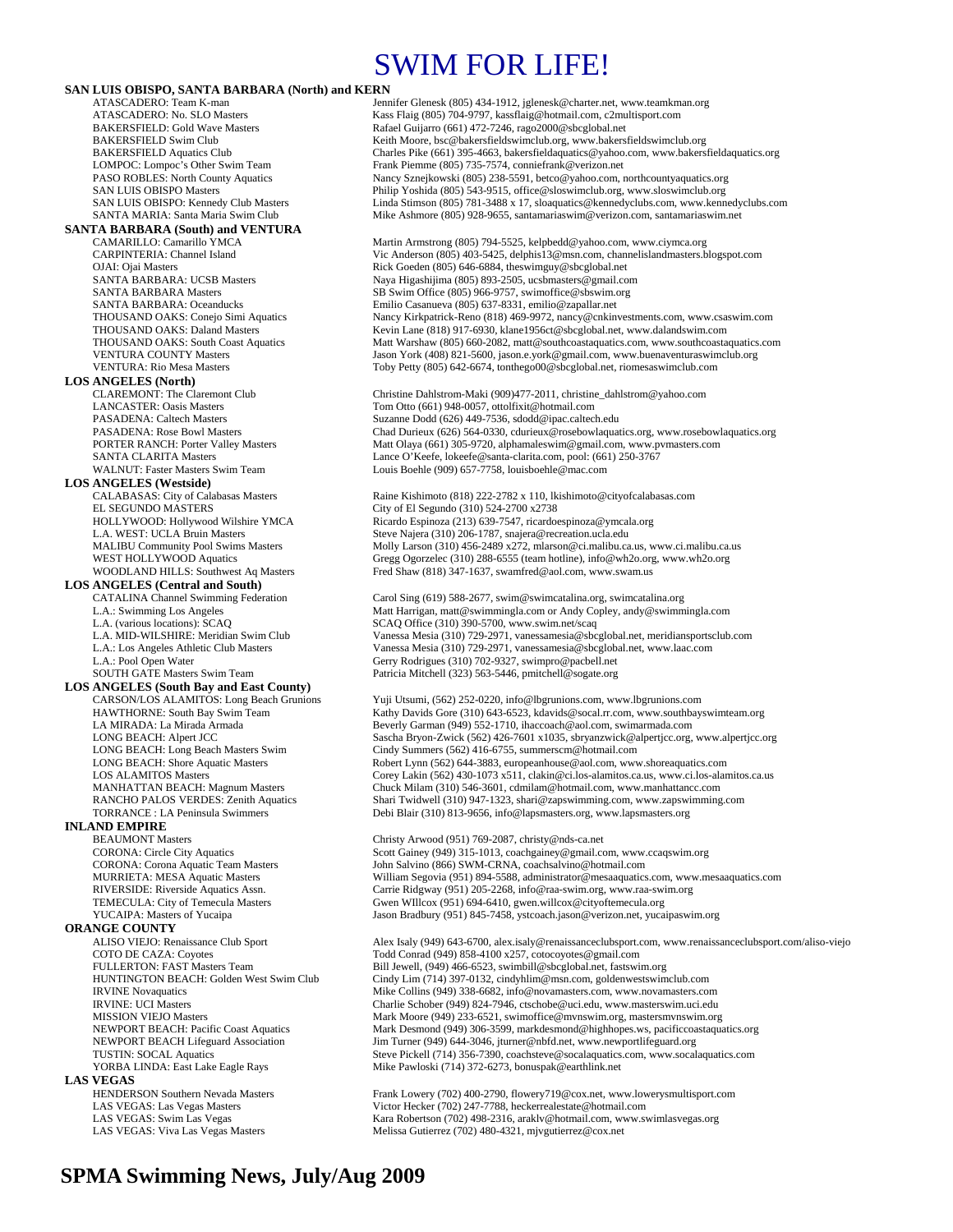# SPMA Competition Information and Instructions

**Rules:** Current USMS and SPMA rules will govern. All events are timed finals. Swimmers must check in with the Clerk of Course for deck seeded events that they wish to swim. After an event has been officially closed, swimmers may not check in. Age as of the last day of the meet determines age group for the meet for short course yards, and age as of December 31st of the year of competition determines age for long course and short course meters meets. You must be 18 years of age to register with SPMA and compete in meets.

**Eligibility:** Events are open to any **current** USMS registered swimmer or a foreign swimmer with a valid travel permit. SPMA swimmers are encouraged to submit their registration application with the submitted entry card, if NOT currently registered.

**Affiliation:** A swimmer's affiliation as stated on the consolidated entry card, if valid as of the first day of the meet, will apply throughout the meet, except that swimmers may unattach at any time.

**Submitted Times:** Please enter your best time, a reasonable estimate or a workout time. All times must be submitted on a SPMA consolidated entry card or a copy of a SPMA consolidated entry card (below). Do not mail in the meet entry form.

**Entry Confirmation:** To avoid any concern regarding receipt of entry card, enclose a self-addressed stamped envelope or postcard or mail card "Return Reply Request". No certified, registered or special delivery mail will be accepted. Receipt of entry will not be verified by phone.

**Strictly Forbidden**: Entering more than 5 individual events per day; using hand paddles in warm-up areas; diving in warm-ups unless in designated sprint lanes (entering the warm-up pool must be done with feet first with one hand in contact with the pool deck); use of any pacing device in competition; and smoking in any area where swimmers may be present.

**Open Water**: Swimmers using non-porous neoprene swim suits, wetsuits, or other non-porous attire will be ineligible for awards or place points.

> *Check out our website www.spma.net for up-to-date information*

SOUTHERN PACIFIC MASTERS ASSOCIATION • CONSOLIDATED ENTRY CARD

|                             | Name                                 |              |                                                                                                                                                   |               |              | Male | Female USMS $\#$ $-$                                                                                                                                                                                                           |              |                  |                  |              |  |                                          |
|-----------------------------|--------------------------------------|--------------|---------------------------------------------------------------------------------------------------------------------------------------------------|---------------|--------------|------|--------------------------------------------------------------------------------------------------------------------------------------------------------------------------------------------------------------------------------|--------------|------------------|------------------|--------------|--|------------------------------------------|
|                             |                                      |              |                                                                                                                                                   | Age__________ |              |      | Club and the contract of the contract of the contract of the contract of the contract of the contract of the contract of the contract of the contract of the contract of the contract of the contract of the contract of the c |              | $Phone ($ $)$    |                  |              |  |                                          |
| Event<br>No.                | <b>FREESTYLE</b><br>(Submitted Time) | Event<br>No. | <b>BACKSTROKE</b><br>(Submitted Time)                                                                                                             |               | Event<br>No. |      | <b>BREASTSTROKE</b><br>(Submitted Time)                                                                                                                                                                                        | Event<br>No. | <b>BUTTERFLY</b> | (Submitted Time) | Event<br>No. |  | <b>INDIV. MEDLEY</b><br>(Submitted Time) |
|                             | 50<br>100                            |              | 50<br>100                                                                                                                                         |               |              |      | 50<br>100                                                                                                                                                                                                                      |              |                  | 50<br>100        |              |  | 100<br>200                               |
|                             | 200                                  |              | 200                                                                                                                                               |               |              |      | 200                                                                                                                                                                                                                            |              |                  | 200              |              |  | 400                                      |
|                             | 400/500<br>800/1000<br>1500/1650     |              | Meet ____________________<br>FOR OFFICE USE ONLY<br>No. of events ________ $\times$ \$ ________ = \$ _________<br>Amt Rec'd<br>Surcharge<br>Total |               |              |      |                                                                                                                                                                                                                                |              |                  |                  |              |  |                                          |
| Include a copy of USMS card |                                      |              | Signature on back is REQUIRED!<br>Include a copy of USMS card                                                                                     |               |              |      |                                                                                                                                                                                                                                |              |                  |                  |              |  |                                          |

Late or incomplete entries (no fee, incomplete entry card, incomplete enty data) or entries postmarked after due date MAY **BE REJECTED!** 

ALL MASTERS swimmers are required to send a photo-copy of their USMS card with their entry card. ALL Masters swimmers may be asked to show their USMS card if requested at the meet.

"I, the undersigned participant, intending to be legally bound, hereby certify that I am physically fit and have not been otherwise informed by a physician. I acknowledge that I am aware of all the risks inherent in Masters swimming (training and competition), including possible permanent disability or death, and agree to assume all of those risks. AS A CONDITION OF MY PARTICIPATION IN THE MASTERS SWIMMING PROGRAM OR ANY ACTIVITIES INCIDENT THERETO, I HEREBY WAIVE ANY AND ALL RIGHTS TO CLAIMS FOR LOSS OR DAMAGES, INCLUDING ALL CLAIMS FOR LOSS OR DAMAGES CAUSED BY THE NEGLIGENCE, ACTIVE OR PASSIVE, OF THE FOLLOWING: UNITED STATES MASTERS SWIMMING, INC., THE LOCAL MASTERS SWIMMING COMMITTEES, THE CLUBS, HOST FACILITIES, MEET SPONSORS, MEET COMMITTEES, OR ANY INDIVIDUALS OFFICIATING AT THE MEETS OR SUPERVISING SUCH ACTIVITIES.

In addition, I agree to abide by and be governed by the rules of USMS."

#### **PLEASE SIGN:**

Is this your first Masters Meet? Yes No

Read the meet information sheet carefully. Make your check payable as shown on the meet information sheet and mail it to the address shown. 12/94

| DATE ____________                              |  |
|------------------------------------------------|--|
| Non-SPMA swimmers please include your address: |  |

Street:

City, State, Zip: Electric Article Article Article Article Article Article Article Article Article Article Article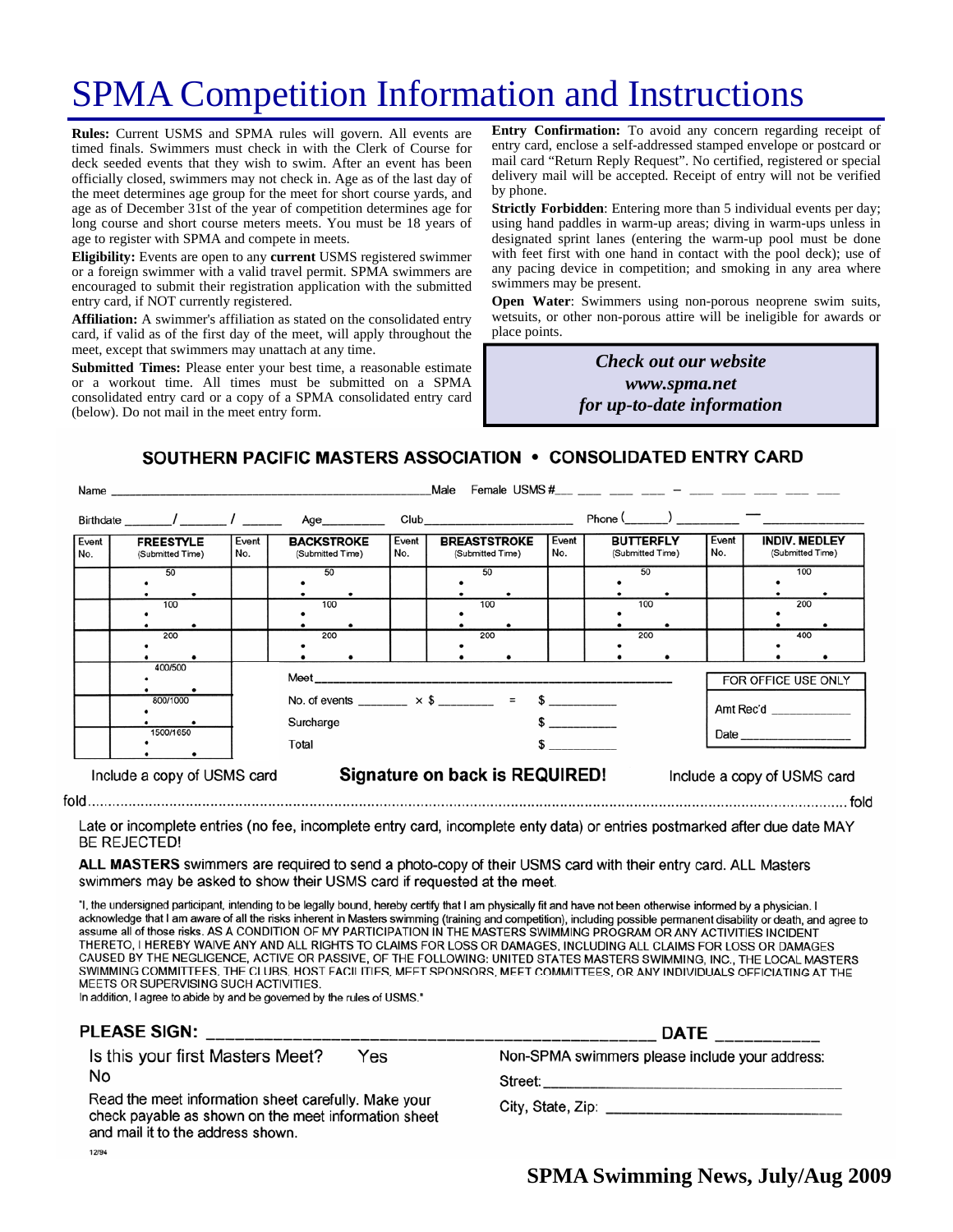#### **Santa Barbara Masters Reg Richardson Memorial LCM Meet Saturday, July 11th, 2009**

#### Sanction number: 339-016

The Reg Richardson Memorial Meet is part of Semana Nautica, Santa Barbara's annual summer sports festival, now in its 71st year! Learn more at www.semananautica.com. Los Banos Del Mar Pool, 401 Shoreline Drive, Santa Barbara.

**Directions:** From the 101 Freeway going north, exit at Cabrillo Blvd. (off-ramp is in the fast lane). Turn towards the ocean and drive west along the beach. Cabrillo Blvd. becomes Shoreline Drive at Castillo St., which dead-ends at the pool. From the 101 Freeway going south, exit at Castillo St. Turn right and the pool is at the end of Castillo. Parking is available on Castillo St. and in the lot behind the pool. The parking lot entrance is west of the pool at Harbor Way and Shoreline Drive. There is a parking fee at the lot.

**Entries:** Pre-entry postmarked deadline: Thursday, July 2nd. On deck registration permitted. Deck entries will close at 8:45 a.m. for the 1500 m Freestyle and 10:30 a.m. for all other events. Age on December 31, 2009 determines age group for the meet.

**Seeding:** All events will be deck seeded slowest to fastest, by entered time, ages and sexes combined. Check-in is not required in order to be deck seeded, except swimmers *must* check in to swim the 1500 m Freestyle.

**Relays:** The 200 m Freestyle relay will be deck-entered. Relay fees are \$5.00 per relay due upon entry. All relays must be submitted on SPMA relay forms that will be available at the meet. For each relay swimmer who is not entered in individual events, a signed liability release must be submitted with the relay entry.

**Awards:** Individual: SPMA ribbons for places 1 to 3. Relay: SPMA ribbons for first place.

**Entry Fees:** There is a \$25.00 flat fee per swimmer. For relay-only swimmers, the fee is \$5.00. Deck entries allowed for an additional \$10.00 charge.

#### **Checks payable to**: Santa Barbara Swim Club

Mail consolidated entry card, a copy of your 2009 USMS card, and check to: Santa Barbara Swim Club, P. O. Box 204, Lake Forest, CA 92609-0204.

**Questions:** Santa Barbara Swim Club office (805) 966-9757, sbsc@sbswim.net. Meet Processing, Robert Mitchell, (949) 689-7946, mitchellrobert@cox.net.

#### **Saturday, July 11, 2009**

Warm-up at 8:00 a.m.

- 1500 m Freestyle starts at 9:00 a.m.
- 1. 1500 m Freestyle Additional warm-up after 1500 m Freestyle Event #2 starts at 11:00 a.m.
- 2. 100 m Freestyle
- 3. 100 m Breaststroke
- 4. 200 m Individual Medley
- 5. 50 m Freestyle
- 6. 200 m Butterfly
- 7. 50 m Breaststroke
- 8. 100 m Backstroke
- 9. 200 m Freestyle
- 10. 100 m Butterfly
- 11. 50 m Backstroke
- 12. 200 m Breaststroke
- 13. 50 m Butterfly
- 14. 200 m Backstroke
- 15. 200 m Freestyle Relay (men, women, or mixed; deck enter)

#### **Newport Beach Lifeguards Balboa-Newport Pier-to-Pier Saturday, July 11th, 2009**

Sanction number: 339-014

**Distance:** 2 miles

**Location:** Start from the beach next to the Balboa Pier. Swim to a buoy offshore, turn right shoulder to buoy, and then up the coast to a buoy just off the Newport Pier. Round the buoy at the Newport Pier and finish on shore in front of Lifeguard Headquarters. It is always recommended that swimmers wear a bright cap and be accompanied by a paddler.

**Check-in:** Registration is at 9:00 a.m. at Lifeguard Tower "M," next to the Balboa Pier. The swim starts at 10:00 a.m.

**Entries:** Pre-registration is \$25.00 (includes a T-shirt) and is due by Tuesday, July 3rd. Deck entries welcome. Register for both this swim and the August 29th Don Burns Corona del Mar swim for \$45.00.

To enter, send a copy of your 2009 USMS card, an SPMA consolidated card, and your T-shirt size with your check payable to: N.B.O.L.A. Mail to: Nadine Turner, One Giverny, Newport Coast, CA 92657.

Application and Additional Information: www.newportlifeguard.org, Nadine Turner, (949) 640-5350; nadineturner3@cox.net

#### **Semana Nautica Sports Festival Santa Barbara 6-mile Swim Sunday, July 12th, 2009**

#### Sanction number: 339-025

**Distance:** 6 miles

**Location:** Goleta Beach to Arroyo Burro Beach, Santa Barbara. Start on the west side of Goleta pier. There is no charge for parking at either beach, carpooling from finishing beach will be arranged the morning of the swim. Water temperature varies from 58-65°F in June and July. This swim is for experienced swimmers *only*! Participants must bring board/kayak and paddler to accompany them in the ocean swim. No wetsuits allowed.

**Check-in:** Registration begins at 7:30 a.m. The swim starts at 9:00 a.m.

**Entries:** Pre-registration is \$40.00 and entries must be received by Friday, July 3rd. No beach entries. T-shirts are \$15.00.

To enter, print and complete the entry form at www.semananautica.com or send a copy of your 2009 USMS card, an SPMA consolidated card, and your T-shirt size with your check payable to: Jane Cairns, 5094 Cathedral Oaks Rd., Santa Barbara, CA 93111. Include a list of recent ocean swims completed.

*I would like to thank Errol Graham for proofreading every issue of the newsletter with speed and efficiency!* 

> *Julie Heather Newsletter Editor*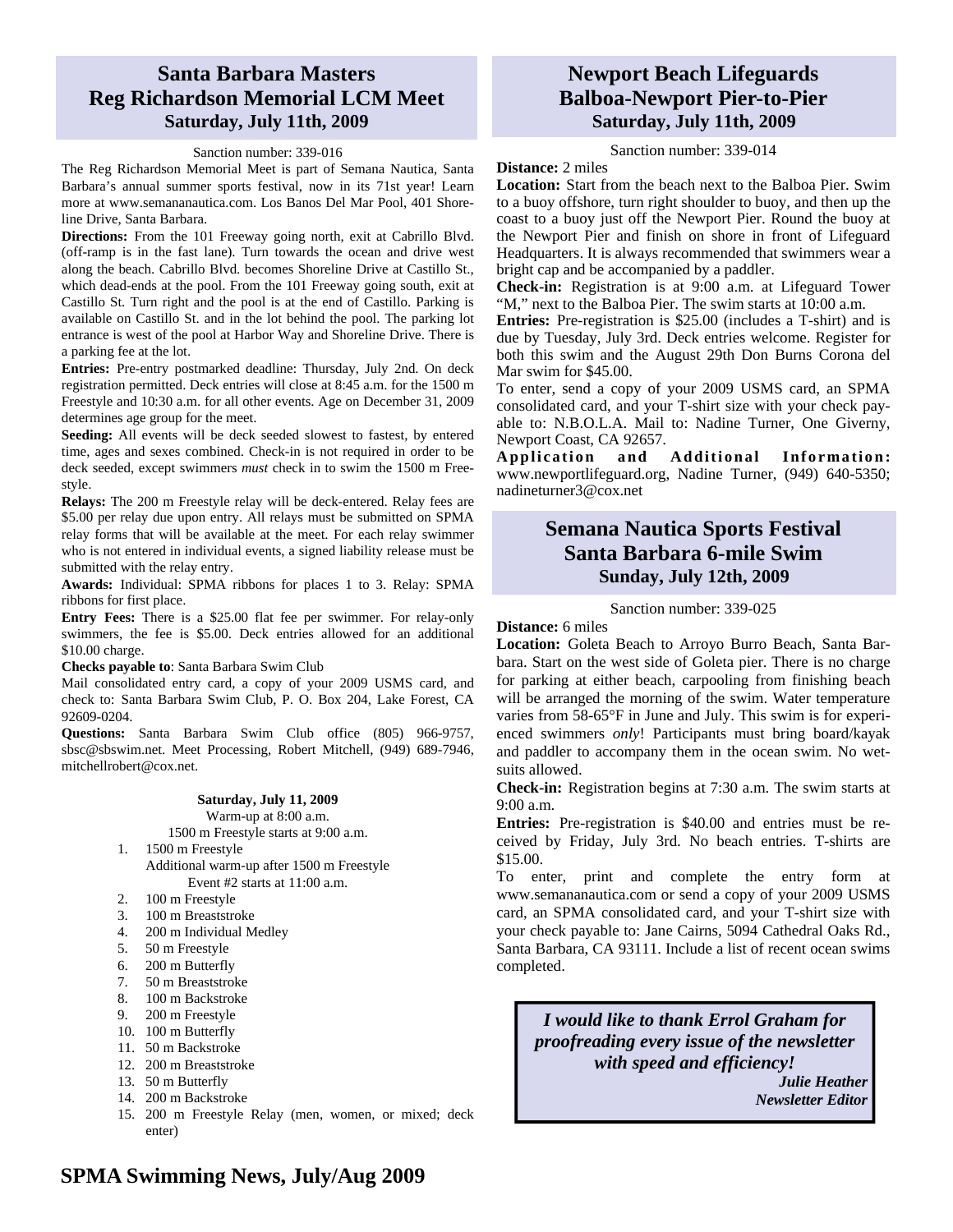## **Seal Beach Swim Club 37th Seal Beach Rough Water Swim Sunday, July 12th, 2009**

#### Sanction number: 339-015

**Distance:** 1-mile and 5-kilometer events.

**Location and directions:** Take the 405 Fwy to Seal Beach Blvd. South, turn right on Pacific Coast Hwy, and then left on Main St. Make a right turn on Ocean Ave. Parking is available in the lot on the left side for a fee. Note that parking on Ocean Ave. and side streets is limited to one hour.

**Check-in:** Check-in times vary with event. Check-in starts at 6:30 a.m. for the 5K swim, you must check in by 7:15 a.m., and the start is at 8:00 a.m. The 1-mile check-in is at 8:00 a.m. with an approximate 9:30 a.m. start time.

**Entries:** Pre-registration is \$25.00 and must be postmarked by Friday, June 26th. Race day registration is \$30.00.

To enter, send a copy of your 2009 USMS card, and a completed SPMA consolidated card with your check payable to: Seal Beach Swim Club. Mail to: S.B.R.W.S., P. O. Box 605, Seal Beach, CA 90740.

**Additional Information:** Maria Fattal, (562) 430-1092; sbvbcmaria@yahoo.com; www.sealbeachswimclub.org

### **Long Beach Grunions Naples Island Swim Sunday, August 16th, 2009**

Sanction number: 339-027

#### **Distance:** 1-mile Classic and 3-mile Challenge

**Location:** Alamitos Bay, near 5437 E Ocean Blvd., Long Beach (Bay Shore and 54th Place, between Ocean Blvd. and 2nd St.). Water temperature for this race is usually 63-69°F. The courses are located entirely within Alamitos Bay (no surf). Parking is available along Ocean Blvd. and in city lots (\$0.25 per 15 minutes). No parking along Bay Shore or 54th Place (tow-away zone).

**Check-in:** Check-in begins at 7:00 a.m. and closes at 8:45 a.m. The 1-mile Classic starts at 9:00 a.m. and the 3-mile Challenge starts at 9:20 a.m., Anyone still in the water at 11:30 a.m. will be picked up and returned to the finish line. Swimmers with wetsuits are allowed but will not be eligible for awards. 3-mile swimmers are encouraged to bring paddlers on paddleboards or in kayaks. All swimmers will be required to wear bright colored swim caps.

**Entries:** Pre-registration is \$25.00 and must be postmarked or completed online by Saturday, August 8th. Fee includes T-shirt designed for this event. Race day registration (or if postmarked after August 8th) is \$35.00. Online registration can be done at www.naplesislandswim.com.

To enter, send a copy of your 2009 USMS card, a completed SPMA consolidated card (indicate 1-mile or 3-mile and T-shirt size), with your check payable to: Long Beach Grunions. Mail to: 2009 Naples Island Swim, Bill Roberts, 2727 E. Mariquita St., Long Beach, CA 90803.

**Awards:** Wetsuits and/or neoprene caps are allowed, but swimmers wearing them are not eligible for awards.

**Additional Information:** Bill Roberts (562) 508-5837, naples@lbgrunions.com.

#### **Don Burns Corona del Mar 1-mile Swim Saturday, August 29th, 2009**

#### Sanction number: 339-018

**Distance:** 1 mile from the Corona del Mar jetty to the secluded cove of Little Corona and back.

**Location:** From the north: Take Hwy 73 to MacArthur Blvd. and follow it to Pacific Coast Hwy. Turn left to Marguerite Avenue. Turn right on Marguerite then right again at Ocean Blvd. This will take you to a large driveway down to the city parking lot on the beach (\$10.00 fee) or park on the street and walk down. From the south: Take Hwy 73 to Newport Coast Rd. Turn left and follow it to Pacific Coast Hwy. Turn right to Marguerite Parkway and follow directions above.

**Check-in:** Registration begins at 9:00 a.m. at Lifeguard Tower #3 (next to the jetty). The swim starts at 10:00 a.m.

**Entries:** Entries are \$25.00 and include a T-shirt. Additional Tshirts are \$10.00. Deck entries welcome.

To enter, send a copy of your 2009 USMS card, an SPMA consolidated card, and your T-shirt size with your check payable to: N.B.O.L.A., c/o Nadine Turner, One Giverny, Newport Coast, CA 92657.

**Additional Information:** Nadine Turner, (949) 640-5350, nadineturner3@cox.net.



Swimmers enjoy the first long course meters meet of the season at Santa Clarita. *Photos by Chris Lundie.*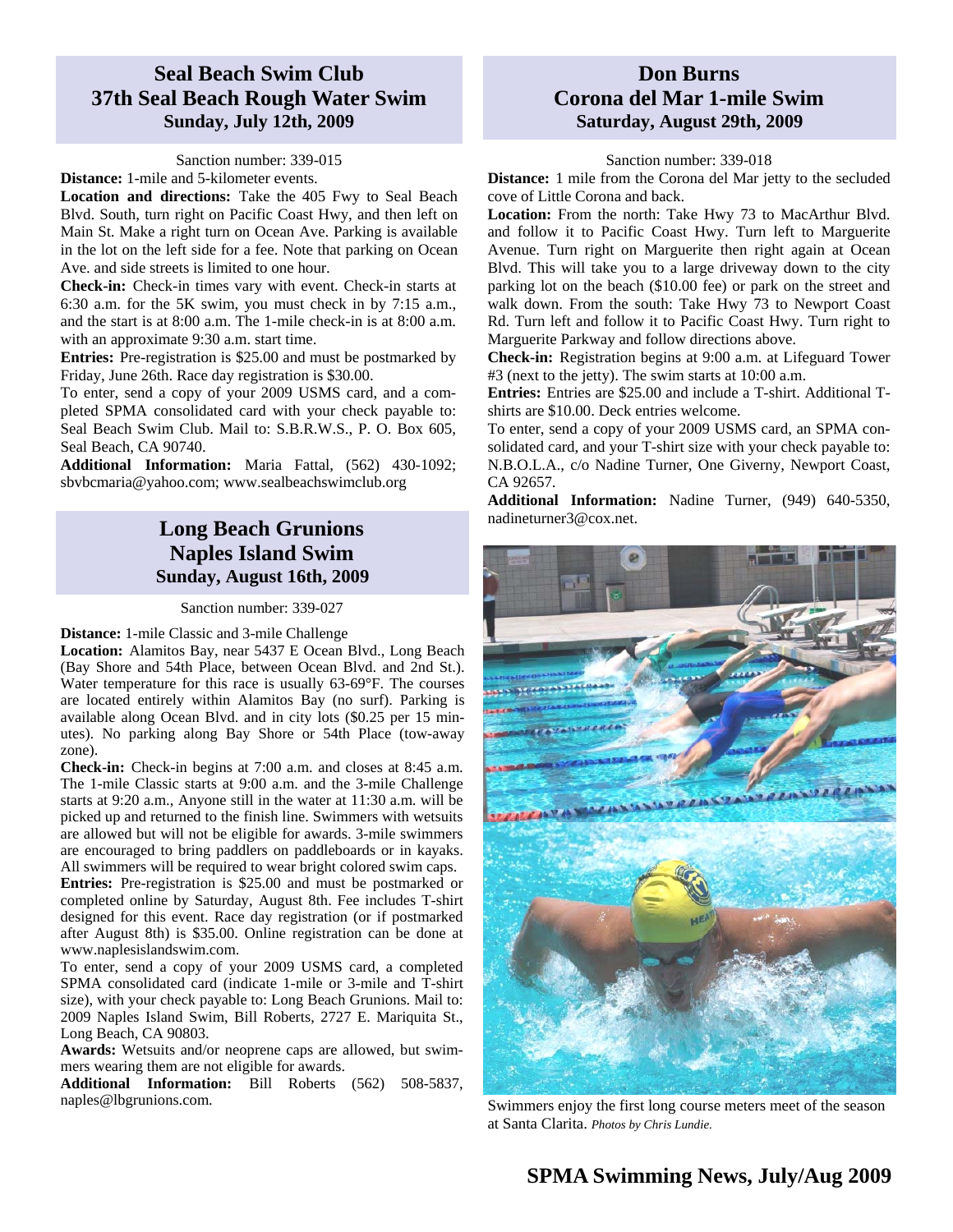#### **Conejo Simi Aquatics LCM Regional and Zone Championships Cal Lutheran University, Samuelson Aquatics Center Friday to Sunday, July 24th to 26th, 2009**

#### Sanction number: 339-017

The Samuelson Aquatics Center at Cal Lutheran University is an outdoor, 25-yard x 50-meter pool with 8 swimming lanes and an electronic score board with Daktronics timing system. Seven lanes will be used for competition, and one for warm-up and warm-down during the meet.

**Directions:** Cal Lutheran University is located off the 23 North Freeway from the 101 at Thousand Oaks. Exit 23 North at Olsen, turn left (west) and the University pool is approximately 3 miles on the right.

**Fees:** Flat fee of \$40.00 if postmarked on or before Tuesday, July 14th. Entries postmarked or submitted after midnight on July 14th will be subject to a \$10.00 late fee. *All entries not received by 8:00 p.m. on Saturday, July 18th will be rejected. No individual deck entries will be allowed.* Check www.spma.net for availability of online entries. Relay-only swimmers: Swimmers who plan to swim only in relays may do so for a \$10.00 fee. Relay-only swimmers must also sign a consolidated entry card and may deck enter the meet. Swimmers are limited to entering and swimming a total of 7 individual events for the entire meet (but no more than 5 per day), plus relays.

**Seeding**: Men and women will be seeded together for the 400, 800, and 1500 m Freestyle, as well as the 400 m Individual Medley, based on entry time. The 1500 and 800 m Freestyle will be limited to the first 50 entries received for each event. Men and women will swim separately for all other individual events. Scoring will be separate, by gender and age group. All individual events will be seeded and swum slowest to fastest.

**Check-in:** Check-in is required for the 400, 800, and 1500 m Freestyle events and the 400 IM. Check-in will close at 2:30 p.m. on Friday for the 1500, 8:00 a.m. on Saturday for the 400 m Freestyle, 8:00 a.m. on Sunday for the 800 m Freestyle, and 9:00 a.m. on Sunday for the 400 IM.

**Awards:** Custom medals for individual places 1st to 3rd, SPMA ribbons for places 4th to 6th for each age group and gender. Custom medals for 1st place relay teams, SPMA ribbons for 2nd and 3rd places. Special awards for high point male and female swimmer in each age group, based on points from individual events. Awards to top 8 clubs, based on combined scoring for men and women, individual events plus relays, including mixed relays.

**Entries:** Mail consolidated entry card, copy of 2009 USMS card, and check (payable to Conejo Simi Aquatics) to: Conejo Simi Aquatics, Meet Administrator Bev Pierson, c/o 935 Calle Collado, Thousand Oaks, CA 91360. Receipt of entry will *not*  be verified by phone. Send a SASE or stamped postcard for return receipt.

**Questions:** Meet director: Bev Pierson (805) 376-3042, beverly.pierson@gmail.com.

*Please read the general information on entering swim meets on the third page of this newsletter!* 

#### **Friday, July 24, 2009 Warm-up at 2:00 p.m. Meet starts at 3:00 p.m.**

Check-in for the 1500 m Freestyle will close at 2:30 p.m. 1. 1500 m Freestyle (Women, Men)

#### **Saturday, July 25, 2009 Warm-up at 7:30 a.m. Meet starts at 9:00 a.m.**

Check-in for the 400 m Freestyle will close at 8:00 a.m.

- 2. 400 m Freestyle (Women, Men)
- 3. Women's 50 m Butterfly
- 4. Men's 50 m Butterfly
- 5. 400 m Freestyle Relay (Women, Men, Mixed)
- 6. Women's 100 m Breaststroke
- 7. Men's 100 m Breaststroke
- 8. Women's 200 m Butterfly
- 9. Men's 200 m Butterfly
- 10. Women's 100 m Freestyle
- 11. Men's 100 m Freestyle
- 12. Women's 100 m Backstroke
- 13. Men's 100 m Backstroke
- 14. Women's 200 m Individual Medley
- 15. Men's 200 m Individual Medley
- 16. Women's 50 m Breaststroke
- 17. Men's 50 m Breaststroke
- 18. 400 m Medley Relay (Women, Men, Mixed)
- 19. 800 m Freestyle Relay (Women, Men, Mixed)

#### **Sunday, July 26, 2009 Warm-up at 7:30 a.m. Meet starts at 9:00 a.m.**

- Check-in for the 800 m Freestyle will close at 8:00 a.m. 20. 800 m Freestyle (Women, Men)
	- 21. Women's 200 m Backstroke
	- 22. Men's 200 m Backstroke
	- 23. Women's 50 m Freestyle
	- 24. Men's 50 m Freestyle
	- 25. 400 m Individual Medley (Women, Men)
	- 26. Women's 100 m Butterfly
	- 27. Men's 100 m Butterfly
	- 28. Women's 50 m Backstroke
	- 29. Men's 50 M Backstroke
	- 30. Women's 200 m Freestyle
	- 31. Men's 200 m Freestyle
	- 32. Women's 200 m Breaststroke
	- 33. Men's 200 m Breaststroke
	- 34. 200 m Medley Relay (Women, Men)
	- 35. 200 m Freestyle Relay (Women, Men)
	- 36. Mixed 200 m Medley Relay
	- 37. Mixed 200 m Freestyle Relay

**Relays:** A swimmer may swim only one relay in each of events 5, 18, and 19 (e.g., Women, Men or Mixed). For entry information, please see the additional information online at www.spma.net.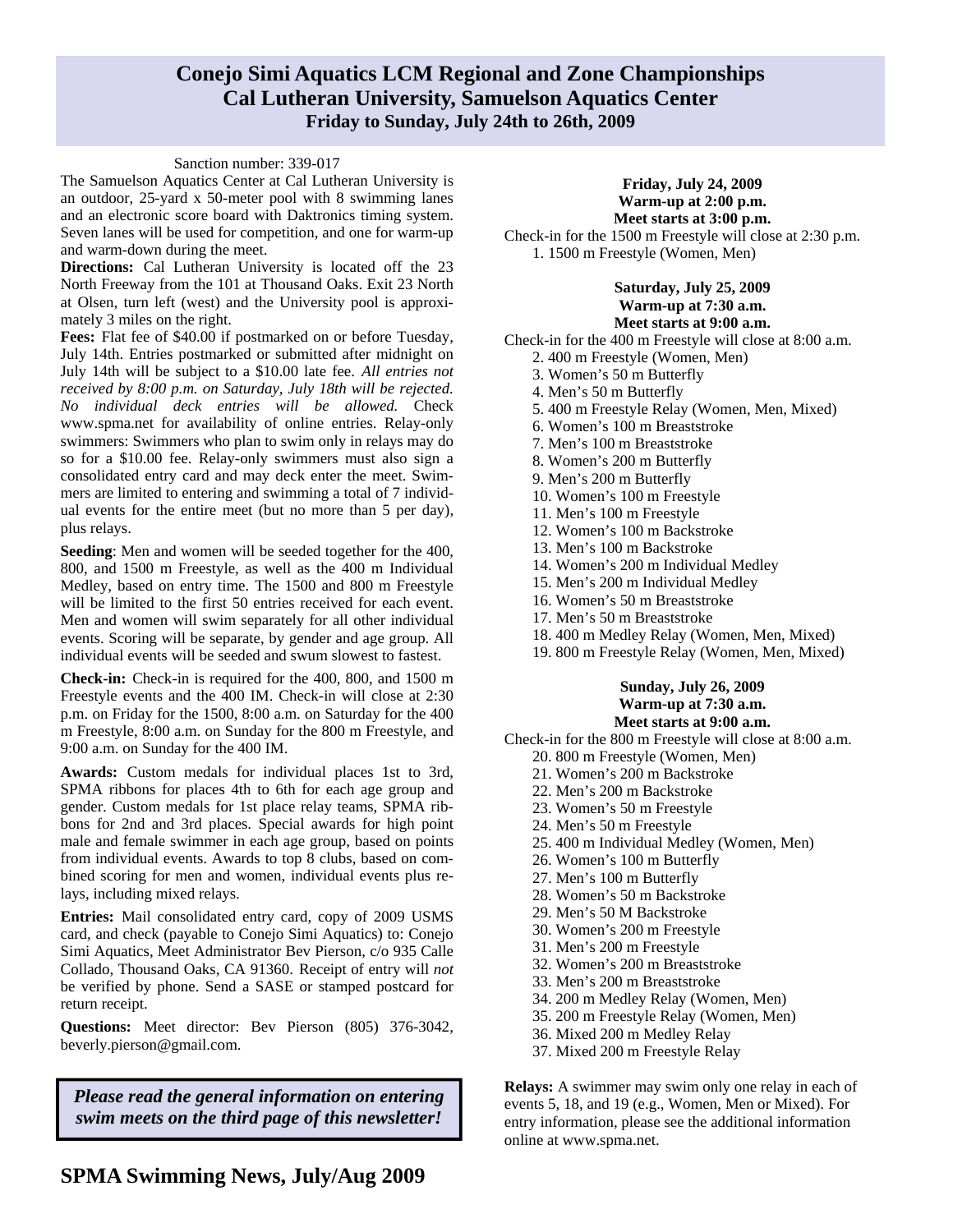# Anxiety, Depression and Exercise by Jessica Seaton

Exercise has a proven effect on reducing anxiety and depression. Anxiety is essentially fear gone amok. Chronic stress can lead to a "free-floating sense of fear that morphs into anxiety." Chronic stress and the concomitant release of cortisol strengthens the neural connections to and from the amygdala, the brain's fear center. At the same time connections to the hippocampus are weakened, thus weakening one's access to memory and context, and ultimately one's grasp on reality.

Clinical anxiety disorder affects about 18% of the American population. It is both a physiological and psychological state that, in contrast to fear, does not have a specific triggering event. Whereas the reaction to fear is escape and avoidance, the physical reactions to anxiety may include those of fear as well as nausea, chest pain, heart palpitations, shortness of breath, stomach aches, fatigue, or headaches. In more extreme cases a person experiencing an anxiety or panic attack may also feel she is about to die or pass out. Others suffer from agoraphobia. Psychological symptoms of anxiety include feeling tense or jumpy, irritable, restless, apprehensive, "trapped in your mind," having trouble concentrating, and fearing the worst. Cognitive misinterpretation of the situation and irrational dread are characteristic of anxiety.

Exercise has a calming effect on both anxiety disorder and normal feelings of anxiousness. The first randomized placebo controlled study of individuals with serious panic disorder was conducted in 1997. One third of the patients were put on an exercise program, one third were given clomipramine, an anti-anxiety medication, and one third were controls. At the end of ten weeks both the exercise and the clomipramine groups had improved significantly. The patients taking clomipramine experienced side-effects such as dry mouth, dizziness, tremors, erectile dysfunction, and nausea, whereas the exercise groups had the usual aches and pains associated with getting in shape. At a six month follow-up the fittest exercise patients had the lowest anxiety scores. In a 2005 Chilean study, students who exercised vigorously for 90 minutes three times per week showed reduced anxiety scores after nine months compared to students who only attended one 90-minute gym class.

Exercise builds confidence in your own coping ability. Panic attacks and exercise share some of the same symptoms such as shortness of breath. With regular exercise, the mind begins to associate those symptoms with exercise, which is safe, rather than with panic and feeling out of control, which is scary. Exercise gives you a sense of mastery and self-confidence.

Exercise calms both the body as well as the mind. After exercising your muscles are more relaxed. Through a feedback loop to the brain, relaxed muscles inform the brain that it too can now relax. Exercise increases serotonin, which has a calming effect, and increases brain levels of gammaaminobutyric acid (GABA), which helps interrupt obsessive feedback loops. A vigorously beating heart releases the hormone atrial natriuretic peptide (ANP), which has a calming effect on the body and reduces stress and

feelings of anxiousness.

Consistent and intense exercise is most effective in reducing anxiety. A single bout of exercise will temporarily reduce feelings of anxiety, but consistent exercise reduces anxiety in the long run. While mild exercise is effective, moderate to intense exercise is more effective.

Exercise is also a great tool for combating depression. Depression is a catch-all label for a great variety of signs and symptoms and feelings. These include unrelenting sadness, chronic unhappiness, eating too much or too little, sleeping too little or too much, helplessness or aggressiveness, listlessness, withdrawing from the world and friends.

Doctors in the United States tend to rely heavily on antidepressant medications, but in Europe exercise is recognized as a first-line therapy for depression. Studies bear them out. In a 1999 Duke University study, 156 depressed patients were divided into three groups. One was given Zoloft, one was given exercise, and one was given a combination of the two. The exercise group walked or jogged at 70-85% maximal heart rate for 30 minutes three times per week. All three groups showed an equally significant drop in symptoms and about half of each group had no more symptoms of depression. Six months later the exercisers had significantly fewer relapses than the medication group. In other words, exercise was as effective as Zoloft and was better at preventing relapses. Other studies show that people who exercise tend to be less likely to develop depression, and are less neurotic and are more socially outgoing.

Exercise, like anti-depressant drugs affect the brain's neurotransmitters without the drugs' unpleasant side-effects or withdrawal symptoms. Exercise elevates norepinephrine and dopamine levels in the brain, ultimately leading to feelings of improved self-esteem, greater happiness, and improved attention. In addition it raises serotonin levels improving mood and selfesteem. Finally, exercise leads to greater happiness by altering the brain's circuitry by building new pathways.

As with anxiety, some exercise is good, but up to a point, more is better. One bout of exercise can change a person's mood right away, but to make longer term changes, you need to exercise consistently. Studies suggest that doing at least 30 minutes of moderate aerobic activity six days per week, or a total of three hours per week is most effective.

Even if you aren't anxious or depressed, exercise can improve your mood. We all know that from swimming, don't we? Masters swimming has the added benefit of social interaction, which helps in both depression and anxiety. For more information about the relationship between exercise, depression, and anxiety check out the book by John Ratey, M.D. *Spark: The Revolutionary New Science of Exercise and the Brain,* from which I drew a lot of the information in this article.

*Jessica Seaton, D.C. is a chiropractic orthopedist in private practice in West Los Angeles. She specializes in sports medicine, nutrition, and functional medicine. She has been swimming with West Hollywood Aquatics for more than 18 years. She can be reached at (310) 470-0282 or jseaton@aol.com, or at www.drjessicaseaton.com.*